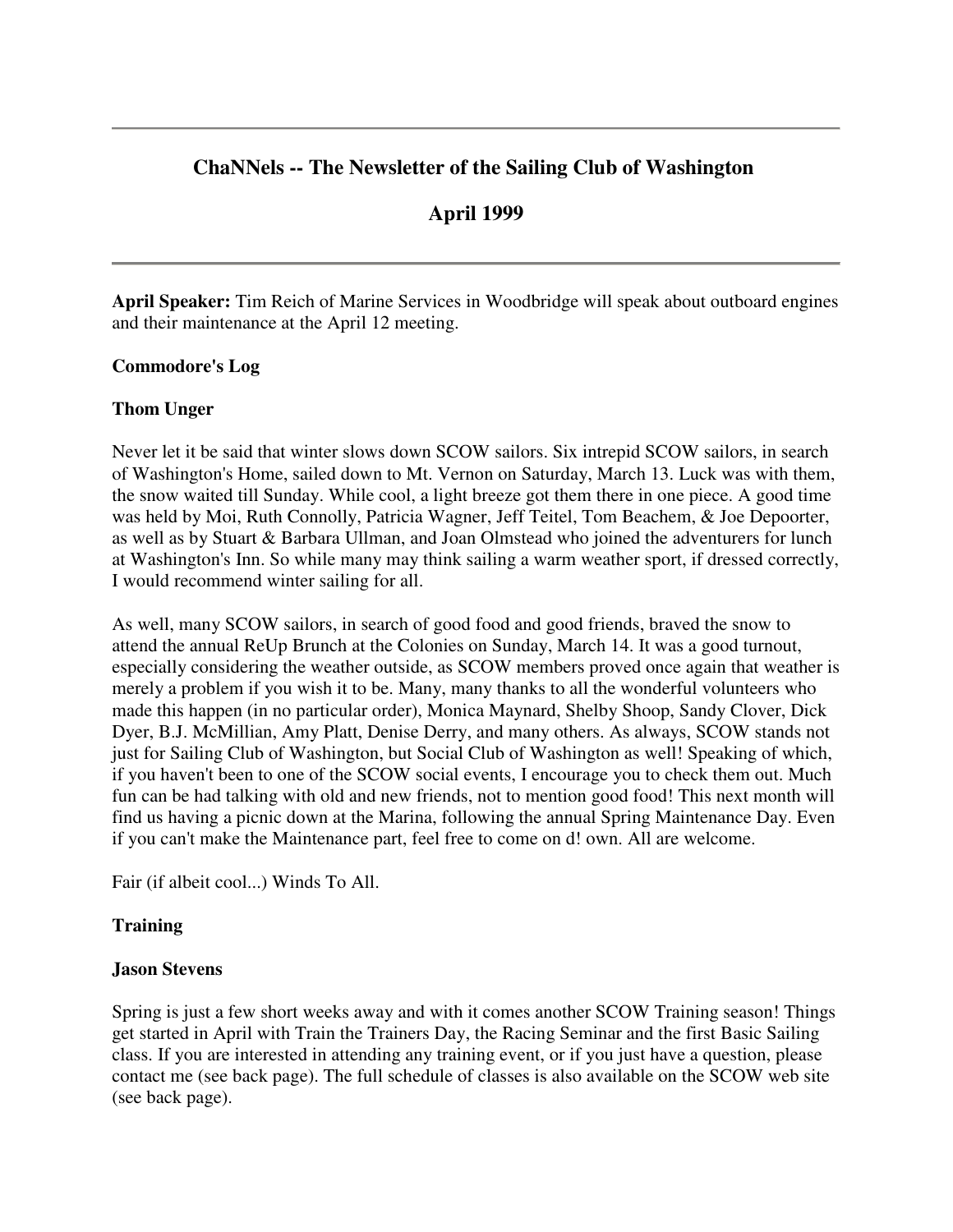Is there a class you would like to see SCOW offer? Do you have a special sailing-related skill you are willing to share with others? We are always looking to improve our class offerings, so drop me line with any ideas you might have.

Coming soon to a marina near you:

Train the Trainers April 17 (Saturday) 1-4pm at WSM

Whether you are a veteran SCOW instructor or an interested newbie, this is the place to meet other instructors and go over SCOW's training techniques and materials. Please contact me (see above) if you plan on attending or have any questions.

Racing Seminar April 26 (Monday) 7-10pm at the WSM Chart Room

Learn the basic rules and techniques needed to win (almost) every time! This class is geared towards skippers and crew who have never sailed or want to brush up on the basics. Space is limited so sign up now.

Basic Sailing I Starts April 28 (Wednesday) 8-10:30pm at the WSM Afterdeck Cafe

The first class is filling up fast! If you've never stepped off land before or if you want to make the step from crew to skipper, this is the class for you. You'll learn how to sail the club's Flying Scot's in addition to the important safety and navigation skills needed to start out.

See the calendar in this issue for future training events.

# **Boatique**

# **Heather Callahan**

Hello, sailors! The Boatique is up and running again! The stock is a bit limited, and much of the inventory was sold at the Re-Up Brunch. However, there are still some great items for sale:

Multicolored t-shirts, especially M and L: \$13 Sun visors, blue with white SCOW logo and white with blue SCOW logo: \$6 Blue snap-up windbreakers with white SCOW logo: \$28 Red pullover windbreaker with navy SCOW logo: \$26 Blue aprons with white SCOW logo: \$9

plus, SCOW burgees in 4 sizes!

Product suggestions/orders?? Email Heather Callahan at calli@clark.net or call at 703/920-0923

Social Activities Bill Clark, Jr.

While sitting in a lecture room in Philadelphia, I daydreamed of tasty food being shared by hungry sailors at the Re-up Brunch. When I told my classmates what I was missing they asked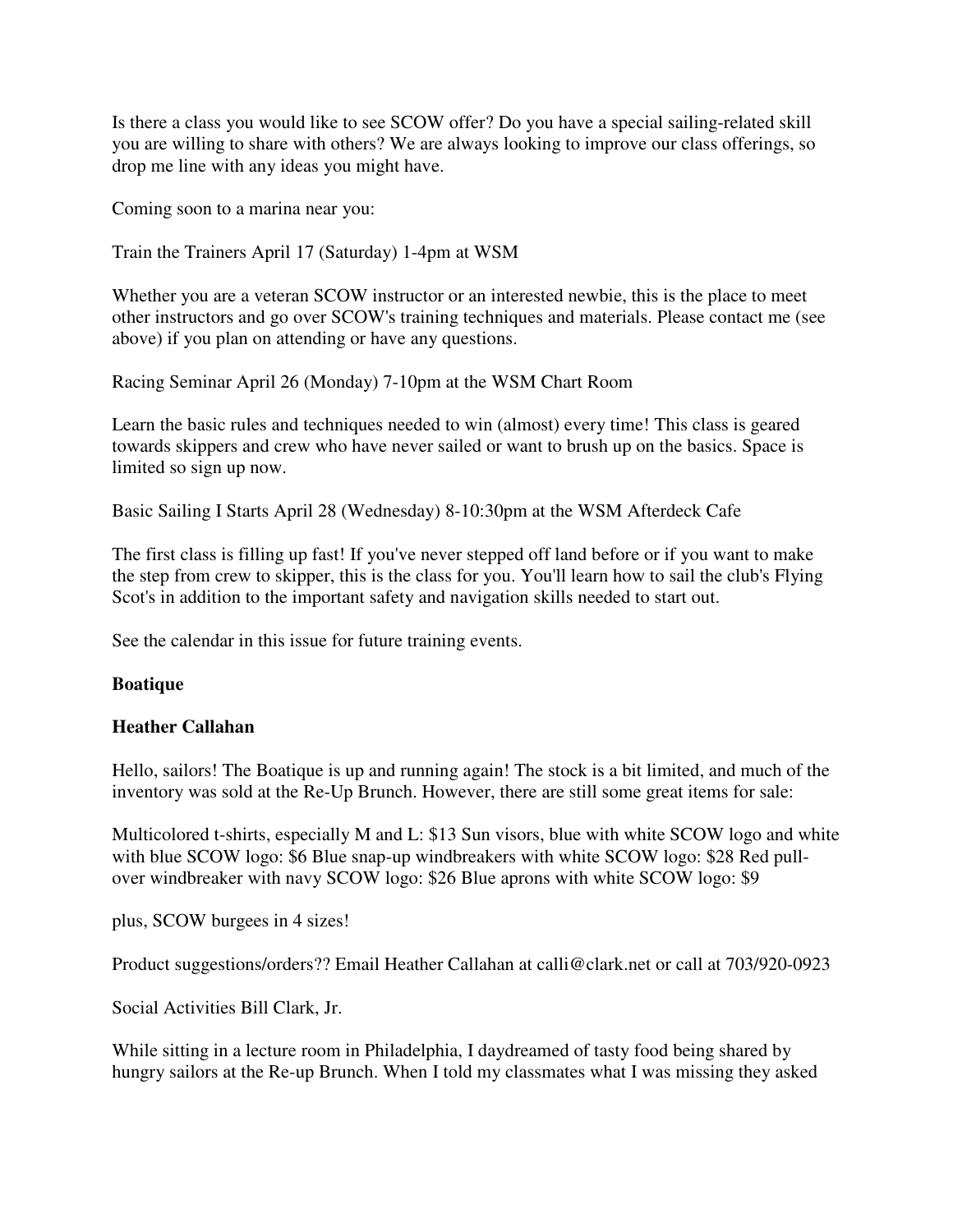me how I thought it was going. I knew it was going great because of all of the members who had volunteered to make it a success.

I especially want to thank all of the board members for their suggestions and knowledge of past events. Dick Dyer deserves high praise for his organization of the bar and other duties that he took on with enthusiasm. The following members were also instrumental in the success of the brunch:Denise Derry. Amy Plett,B.J. McMillan and Beverly Ashcraft. I also want to thank all of you who assisted with set-up, cooking, greeting and clean-up. And thanks to Sal Lauricella for reserving the Clubhouse for us.

Our next event will be the Maintenance Day Picnic on April 24. I will don the official SCOW apron and chef's hat and rustle up hearty vittles. Once again I am seeking volunteers to assist me with preparing the tables and the food. I'm also looking volunteers to bring hot dogs, hamburgers, salads, condiments and some vegetarian main dishes to share. Please let me know how you would like to assist or what you'd like to bring by April 11th. See the back page for contact info.

### **Maintenance**

### **Tom LeBrun**

Sailing season is upon us, and with the promise of spring sailors' minds turn to thoughts of ... Maintenance Day! Each year we get together in the spring to prepare the boats for the coming sailing season and this year our appointed rounds are set for April 24th.

Keeping the boats fun and safe to sail is obviously very important, and many hands make light work for this. Fortunately, turnout is frequently strong, and everyone has a great time too, making the event as much fun as work.

Aside from the important function of keeping the boats in shape, Maintenance Day is also a great opportunity for new members to meet new sailing friends and gain more familiarity with the boats. The opportunity to go over all of the equipment on a boat at your leisure helps to leave you free to concentrate on more important things out on the water.

So come out dressed to work, and ready for some food and drink and entertainment later (I'm guessing somebody will get thrown in the river).

Thanks in advance to all of you for your work. These are our boats -- let's get 'em ready for summer.

See you there!

#### **We Welcome Our Newest Members:**

Betsy Barrett, Thomas Beachem, Judy Downey, Mark Ganter, Matt Grabowski, Robert Kovach, Bruce McWilliams, Sharon Nichols, Paul Ross, Stephanie Trinh, Sue Wolfe, Heidi Zimmerman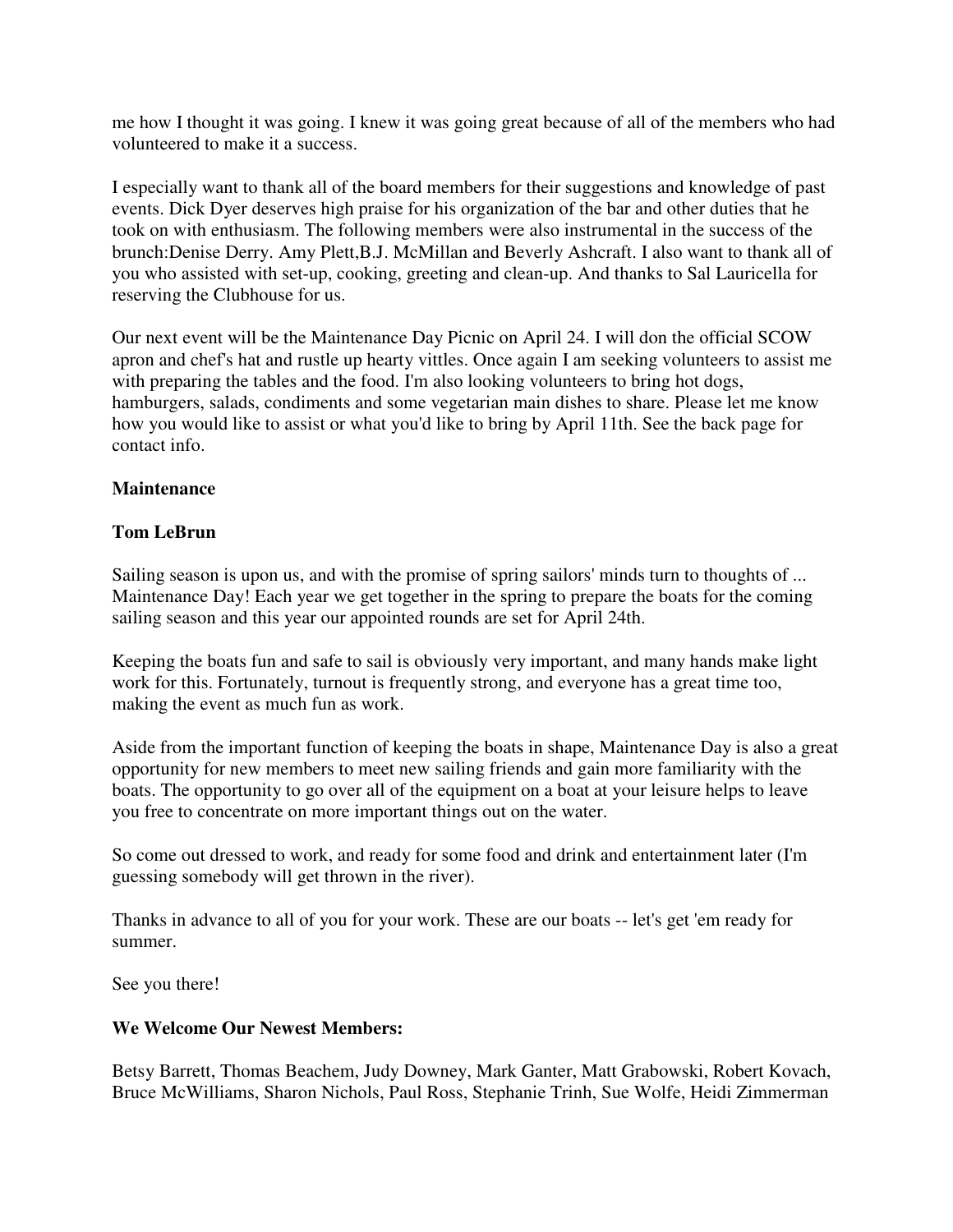### **From the Secretary**

Don't be left out!

Pay your dues by April 12th!

Left out of the 1999 SCOW Member Directory that is.

The April membership meeting, April 12th, is the deadline for renewals in order to be included in the May publication of the directory. If you've been waiting for a reminder (or a deadline) to pay your membership dues, now you've got one! Or if the snowstorm kept you away from the Re-up Brunch, bring your checkbook, renewal form, and questionnaire to the April meeting. Help Commodore Unger meet his goal of 400 members by the millenium.

#### **London Boat Show**

#### **Mike Jenner**

Elaine Emling and Mike Jenner represented SCOW at the 1999 "Big Blue" London Boat Show in January. This was the 45th show to be mounted, as only the Brits can do it, a good 50 miles from the nearest sea! Water was imported for the occassion and London's premier exhibition space at Earls Court acquired a respectably sized marina.

The blurb summarised it thus: "more than 1,000 boats ranging in price from \$400 to more than \$1.6 million and worth in total around \$130 million, all the latest equipment and clothing in the world's largest chandlery store..."

Elaine and Mike sized up purchase possibilities in medium-sized (and appropriately priced!) daysailers. We ran into a supersaleswoman, Margaret Dye, who turned out to have spent much of her life doing just exactly what we had in mind, exploring the highways and byways of Britain's narrow and winding rivers in a 14 foot "sailing dinghy", designed to her specifications and called "Wanderer".

On our way out we passed by at the front of the show the yacht "Blackadder", advertising the London Times Clipper 2000 Round the World Yacht Race. Eight such yachts will leave England in October 1999 for this Millenium event. You can go all the way round for a bit under \$40,000 or you can do one leg for \$10,000. We met some people who'd done it two years ago. It was harder physical work than they'd ever done - but, as one lady put it: "When you're out on this large expanse of water [i.e. the Pacific], there's nothing you can do about events and problems in the rest of the world. You just do your sailing assignment of the moment. It's very relaxing, in a way."

Sign on at www.clipper-ventures.com!!

#### **On the Road Again, Just Can't Wait to Get on the Road Again.**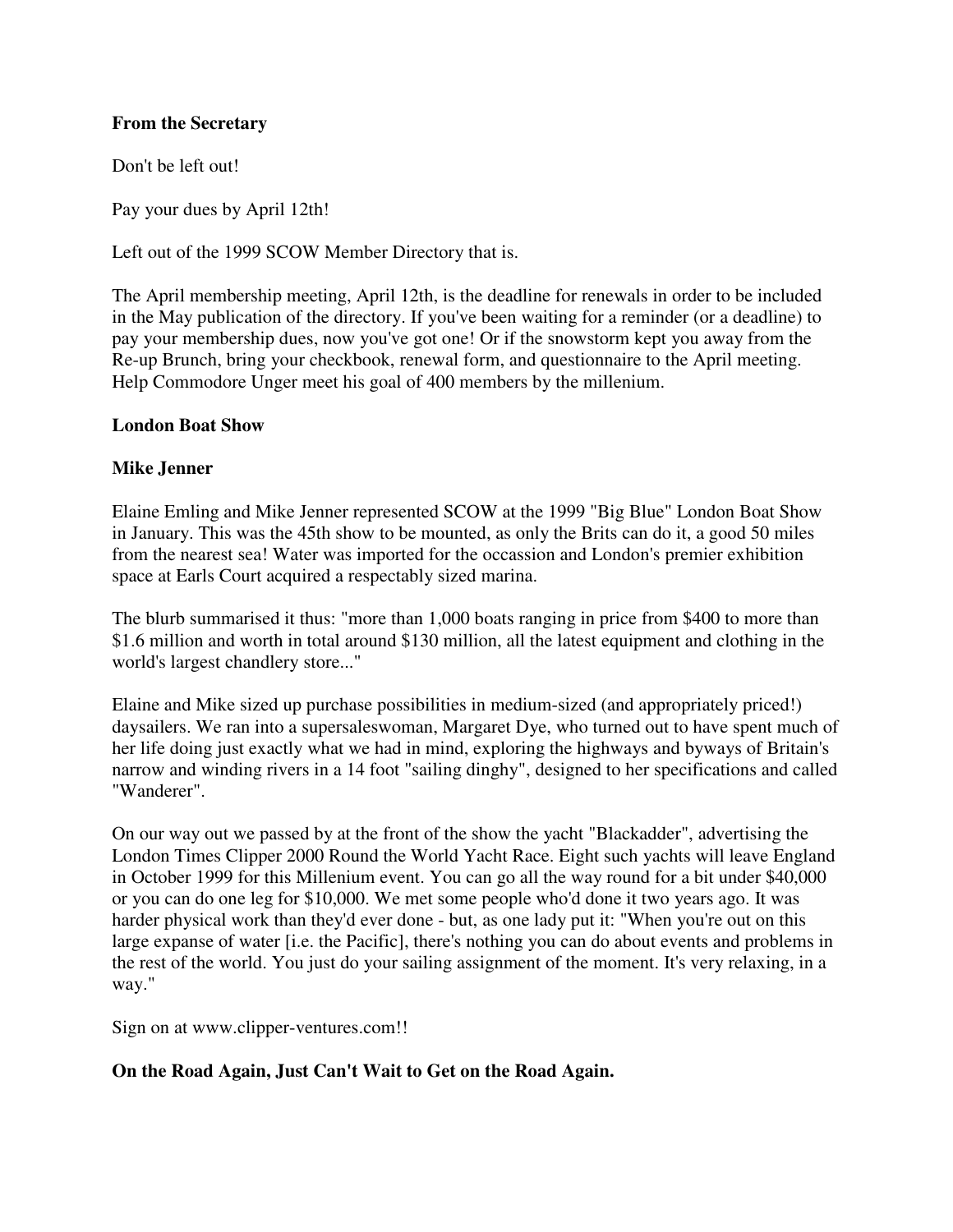#### **David Snellen** snellen@gypsyrover.com

Always did like that song by Willie Nelson. Just wanted to update you on the life and times of Dave Snellen. The charter business in Palm Beach has been slow, but encouraging. This area is blanketed by transient elderly folks who love to gamble, occasionally fish, but rarely sail. The marina I need to be in was close to me and I was forced into a less than desirable location that has little walk-by traffic. And random sails is not what I had in mind. So, I have returned to the high-tech field for a while and will do weekend day sailing. Being in a marina co-located with a Marriott, a Doubletree and a high rise condo can't be all bad either. Did I hear someone mention potential happy hour or wine and cheese sunset cruises???? We'll have to see.

My new job is located in South Miami. I chose to look for a job in Florida because I absolutely love the warm weather here and except for the two nights it dipped into the low 40's/high 30's and the three days it was a freezing low-mid 60's, it has been a very pleasant winter. I have already moved the boat to Biscayne Bay Yacht Center in downtown Miami. This marina is a mere ten minutes from South Beach, four blocks from where the Miami Heat will play and very close to where the Florida Panthers play. Living on my boat in downtown Miami, where the sailing season is 365 days long, Bimini is a mere 46.5 nm to ENE and the rest of the Bahamas slightly further, can't be all bad.

In my travels around S. FLorida, I have come across several of my sisterships. The "Yankee" is located in Key Largo, the "Wolf" and "Island Rover" are in Key West. (I'll always have (fond??) memories of the Island Rover. That's the schooner that got me thinking about buying a schooner so long ago. She was for sale back in 1995 and she sold before I could get my act together. I then started to look around and that's the rest of the story.....). The "Eagle" and "Heritage of Miami II" are both in Miami. The Yankee, Wolf, Island Rover and Heritage are all 65' length on-deck (LOD) and 75' length overall (LOA). The "Eagle" is 54' LOD and 65' LOL which is the same size as the "Bonnie Rover" in Norfolk and "Patricia Devine" in Annapolis. For reference, I am the smallest at 44' LOD and 54' LOL. I also stumbled upon another "Rover" style boat that is build of aluminium and identical in size to me . She is in North Palm Beach. It is also the only known Rover style boat along with the "! Bonnie Rover", which is made of concrete, not in commerical service.

For all my friends in WDC, this is not goodbye, but see you later. If anyone needs a place to hang out, warm up, chill out or hide away from divorce lawyers, you always have a place in Miami. If anyone is planning a trip this way, be sure to look me up. My email will remain snellen@gypsyrover.com. My current phone number, 561-714-0265, may change. When it does, I'll be sure to update you with the new number. I'll also send my new address as soon as possible.

Wishing everyone a great summer of 1999 and don't let the Y2K bug bite you.

#### **Report on Examination of Treasurer's Records**

Article VII, Section 7 of SCOW's Bylaws requires an annual audit and a written report of the Club accounts. In accordance with this requirement, an audit committee was asked to examine the Treasurer's records for 1998. In general this review consisted of an examination of all records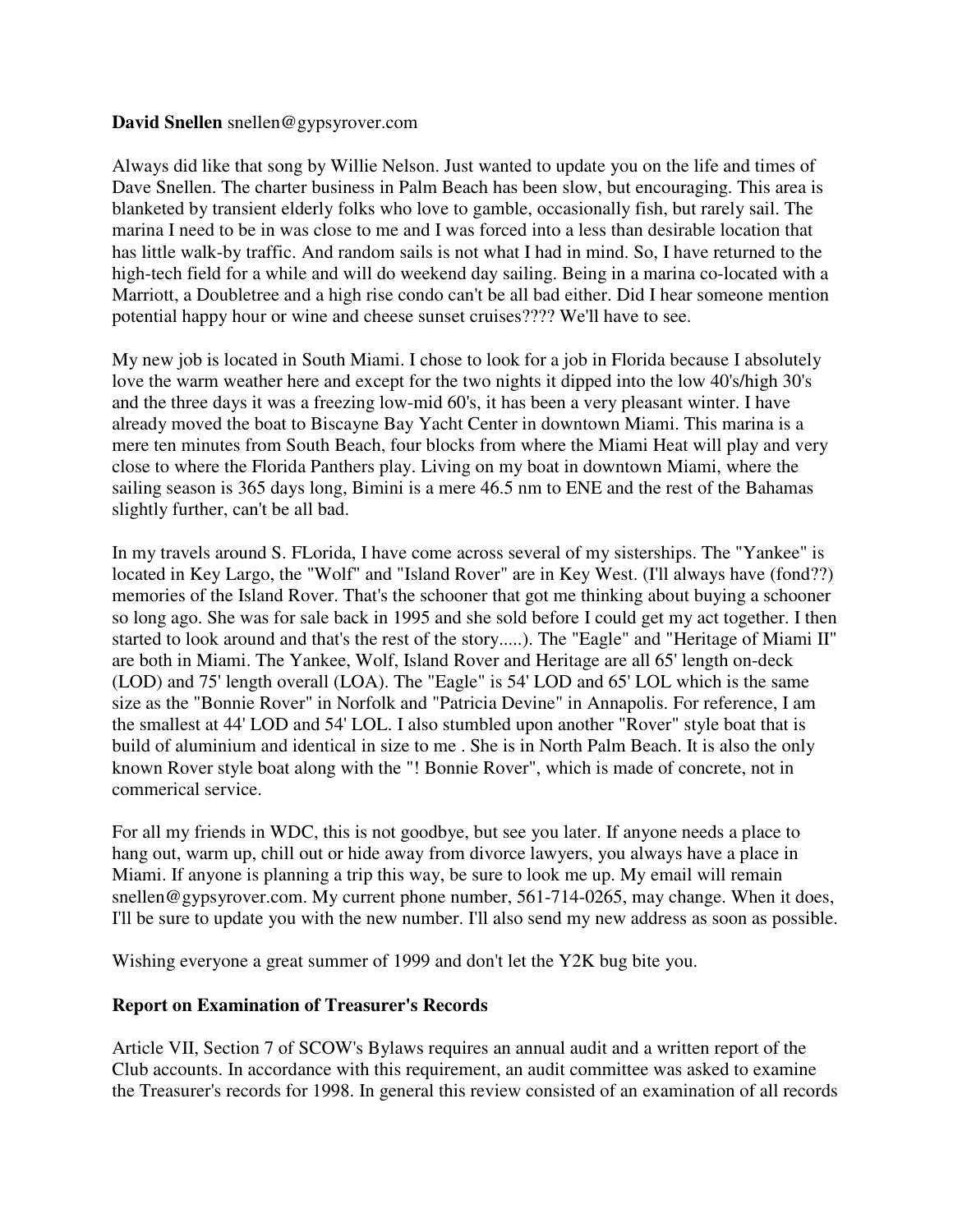for any irregularities or unexplained transactions. Bank statements were also reviewed to ensure reconciliation with journal entries and checkbooks. Files and records were reviewed to ensure all submitted bills and obligations have been paid, and that records that might be required for a tax audit are available.

The club's checking account for regular operations is held in the Crestar Bank. In general, checking account records for 1998 all appear completely justified. Receipts are available for all major expenditures, and there are no unusual or irregular disbursements. It was not possible to verify that deposits represent all income received, but the files include detailed deposit slips. Furthermore the amounts deposited are totally consistent with independent estimates of expected values. The closing balance is \$5,944.66. This value was reconciled with the bank statement of 12/31/98.

The club also maintains a Business Money Market account with Crestar Bank. There was no activity in this account in 1998 except the monthly deposit of interest earned. The closing balance on 12/31/98 was \$4,572.49.

In addition the club maintains a third account where assets of the Boat Assets Committee are kept. This account is Government Money Market account with Mosaic Funds. There was only a single withdrawal from this account in 1998, and the only other activity was monthly deposits of interest earned. The closing balance on 12/31/98 was \$11,211.47. A check for \$1,701 was transferred from SCOW checking account at year's end but had not been deposited in time to show on the account statement of 12/31/98.

Files include evidence that the TWO-YEAR REPORT FOR NON-PROFIT FOREIGN AND DOMESTIC CORPORATIONS required by the District of Columbia was filed properly, and all fees paid. No unpaid invoices or obligations were noted.

In conclusion, this review of the club's accounts has determined that all financial transactions and all other treasurer's activities in 1998 were proper and justified, with no irregularities noted. Journals are clear and accurate, and are reconciled with bank statements. Records are complete and support all transactions.

Richard W. Dyer

# **Bay Activities**

#### **Jack Schwartz**

Our first SCOW Bay activity this year will be the Early Bird Cruise to the Little Choptank River on April 17-18! Ted Schad has agreed to be raftmaster and I will be along as part of the crew. (I don't know if my furry little friend will be along as yet.) The plan is to raft up in Hudson Creek Saturday afternoon. (see your chart) The easiest anchorage is just inside Casson Point. (38°32.5'N, 76°14.7W) Leave Choptank Green #7 to port, continue another quarter mile before heading north, leaving Hudson Creek Green #1 to port, then round back to a westerly heading (don't cut too sharply as there is shoaling past the marker) and anchor somewhere south of Red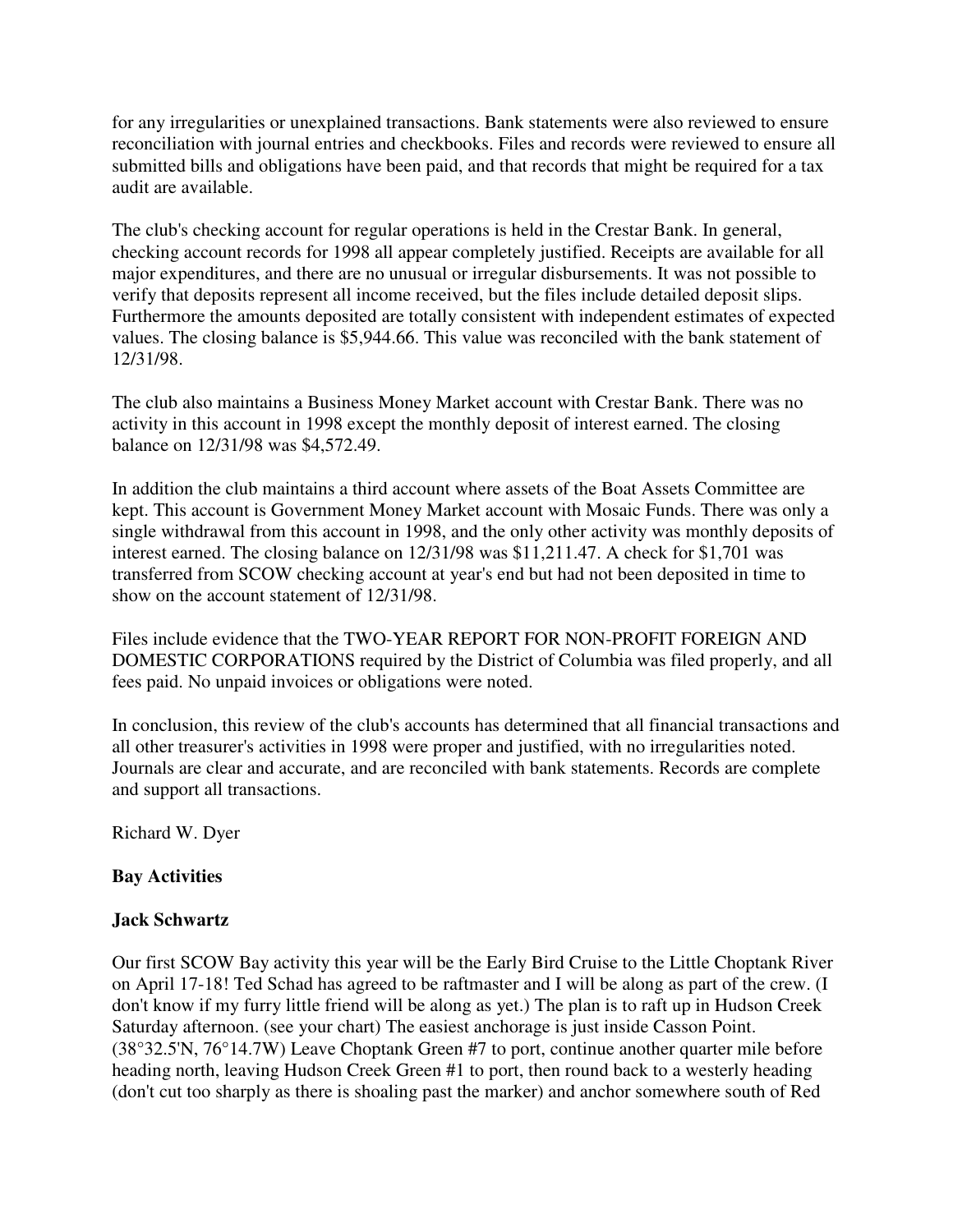#2. Look for a Morgan 38 flying the SCOW burgee. If it is blowing out of the Northeast, Dulcinea may find another spot further up the creek. We will plan to monitor Channel 16 on the quarter hour beginning sometime early in the afternoon.

Interested skippers, please call to let me know if you are considering participating. Interested crew, give me a call and I'll add your name to the Crew List. (No promises, but if anyone needs crew, I will give them the names I have.) I will also try to have a Crew Sign-up Sheet at the Reup Brunch and the April meeting.

### **Lighthouse License Plates for Virginia**

# **Candace Clifford**

The Chesapeake Chapter of the U.S. Lighthouse Society has been working toward obtaining special lighthouse license plates for Virginia drivers. The special plates will cost an additional \$10 above your annual registration fee. A bill now awaits the Governor's signature and will become effective this July.

If things go well and we collect all 350 applications quickly, you could be driving around with your new Virginia lighthouse license plates by the end of the year!

If you wish to be part of the first 350 to receive applications, send your name, address, phone, email, and number of cars to:

Chesapeake Chapter, USLHS P.O. Box 1270 Annandale, VA 22003

or go to their web site at:

http://www.cheslights.org/licenseplate.htm

**Racing Crew Wanted:** For tuesday night racing on the river, some down river and bay weekend races. Call Bill Davenport at 301.495.9399

# **Calendar:**

April 1 Thursday Night Social No-Sail, 7PM, Cafe Marianna 1201 N. Royal St. Alex, VA, 4 Daylight Savings Begins - 2 AM 5 Board Meeting, Open to all. 7:30-9:30, Potowmack Landing Chart Room 8 Thursday Night Social No-Sail, 7PM, Cafe Marianna 1201 N. Royal St. Alex, VA, 12 Membership Meeting American Legion Hall, Alexandria, Social Hour - 6:30, Program & Meeting - 7:30 15 Thursday Night Social No-Sail, 7PM, Cafe Marianna 1201 N. Royal St. Alex, VA, 17 Train The Trainers, Washington Sailing Marina, 1 - 5 PM 17-18 Early Bird Cruise to the Little Choptank River 22 Thursday Night Social Sail Begins!!!, Washington Sailing Marina, 6:30 PM - dark 24 Maintenance Day, Washington Sailing Marina, 9 AM Maintenance Day Picnic, Washington Sailing Marina, 3 PM 26 Racing Seminar, Potowmack Landing Chart Room, 7 PM - 10 PM 27 Tuesday Night Flying Scot Races Begin!!!, 6PM- dark,WSM 28 Basic Sailing Class